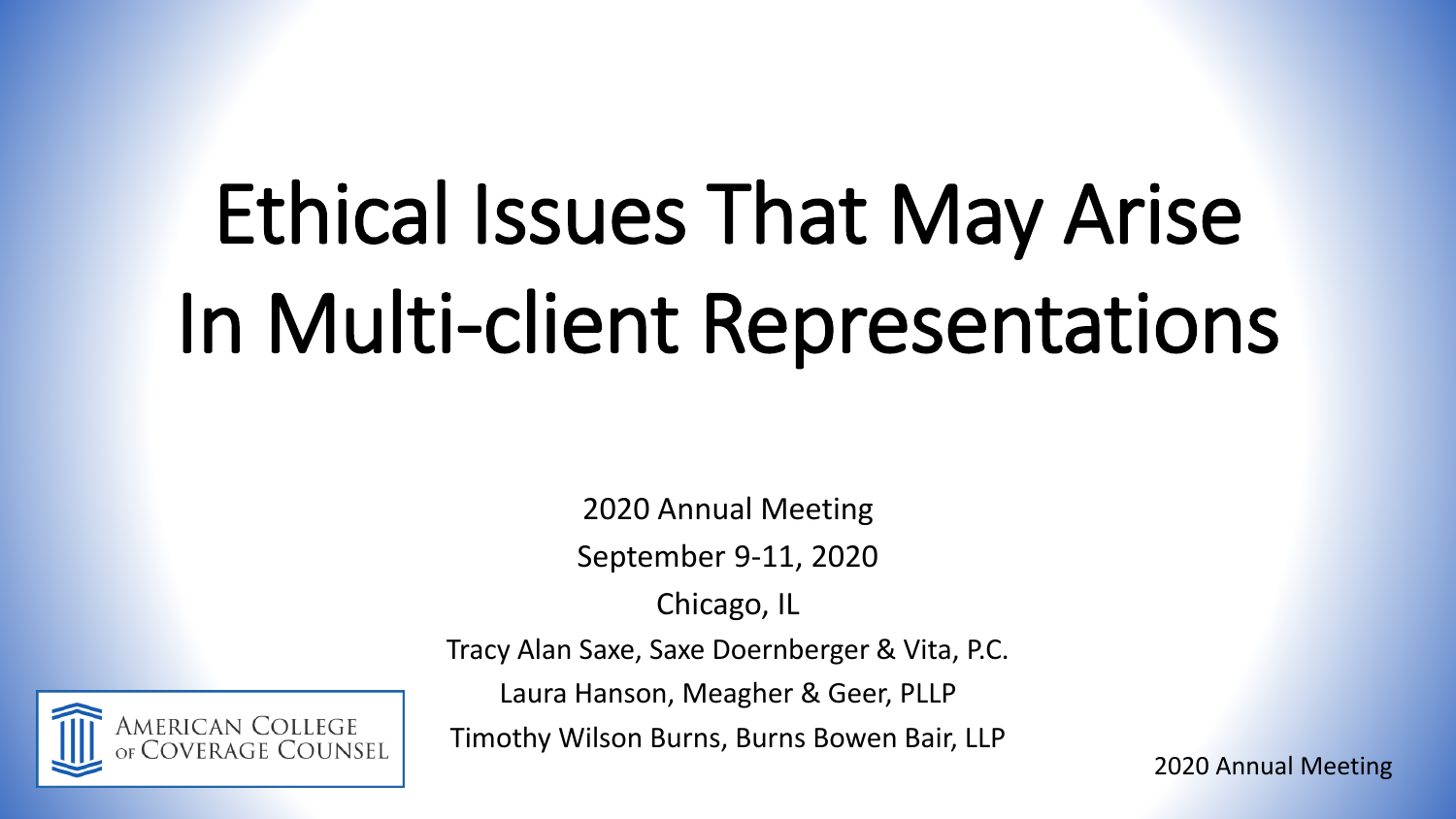#### Is Multi-client Representation Permissible

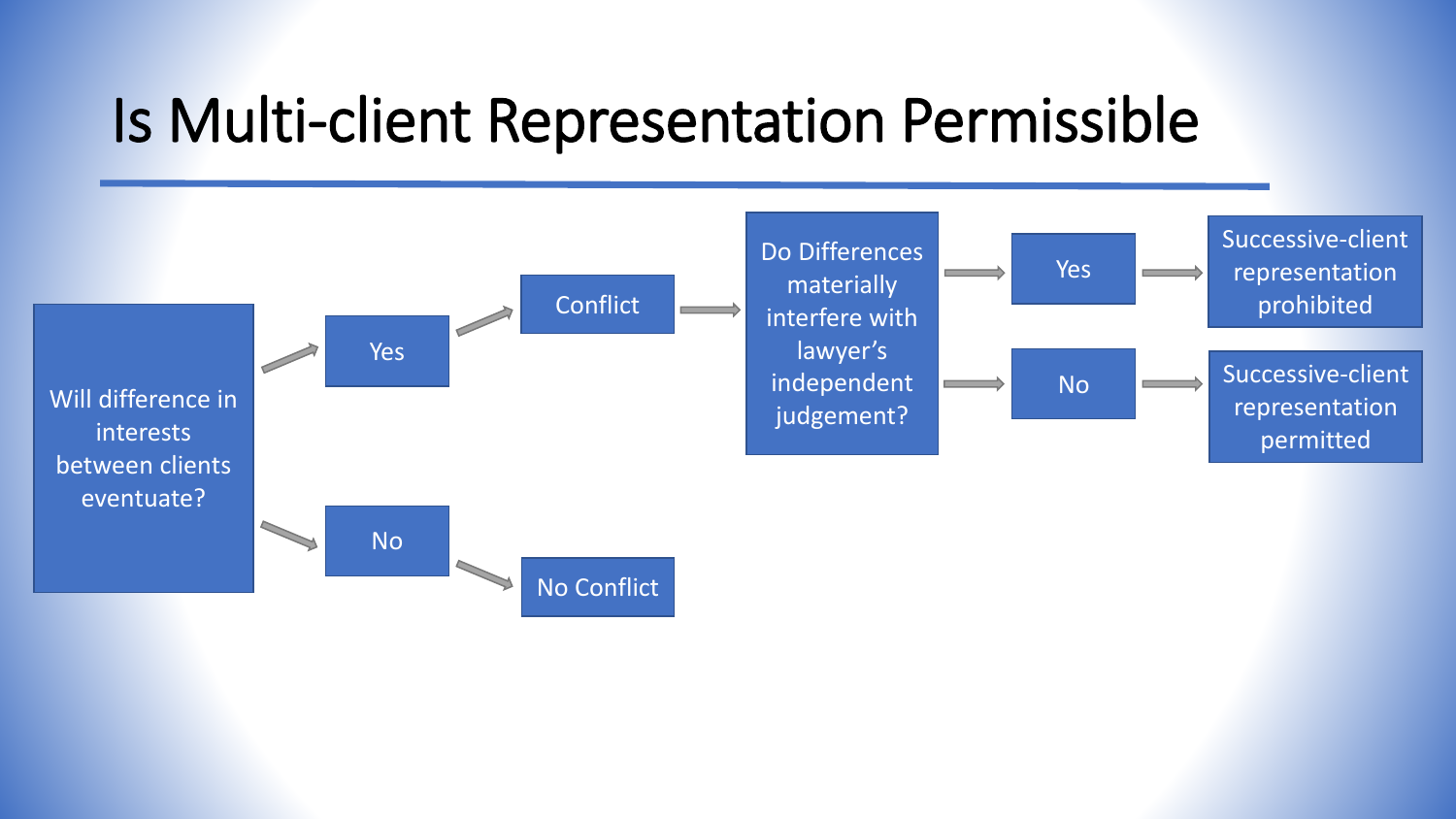# **Hypothetical**

- Two unrelated entities are co-defendants in an underlying action.
- Both entities engage the same law firm to serve as coverage counsel in disputes against their respective insurers under separately acquired insurance policies.
- Each client has separate defense counsel.
- Coverage counsel attends mediation in the Underlying Action where coverage counsel learns of separate confidential settlement demands and offers with the underlying plaintiff that are not intended to be shared among the co-defendants.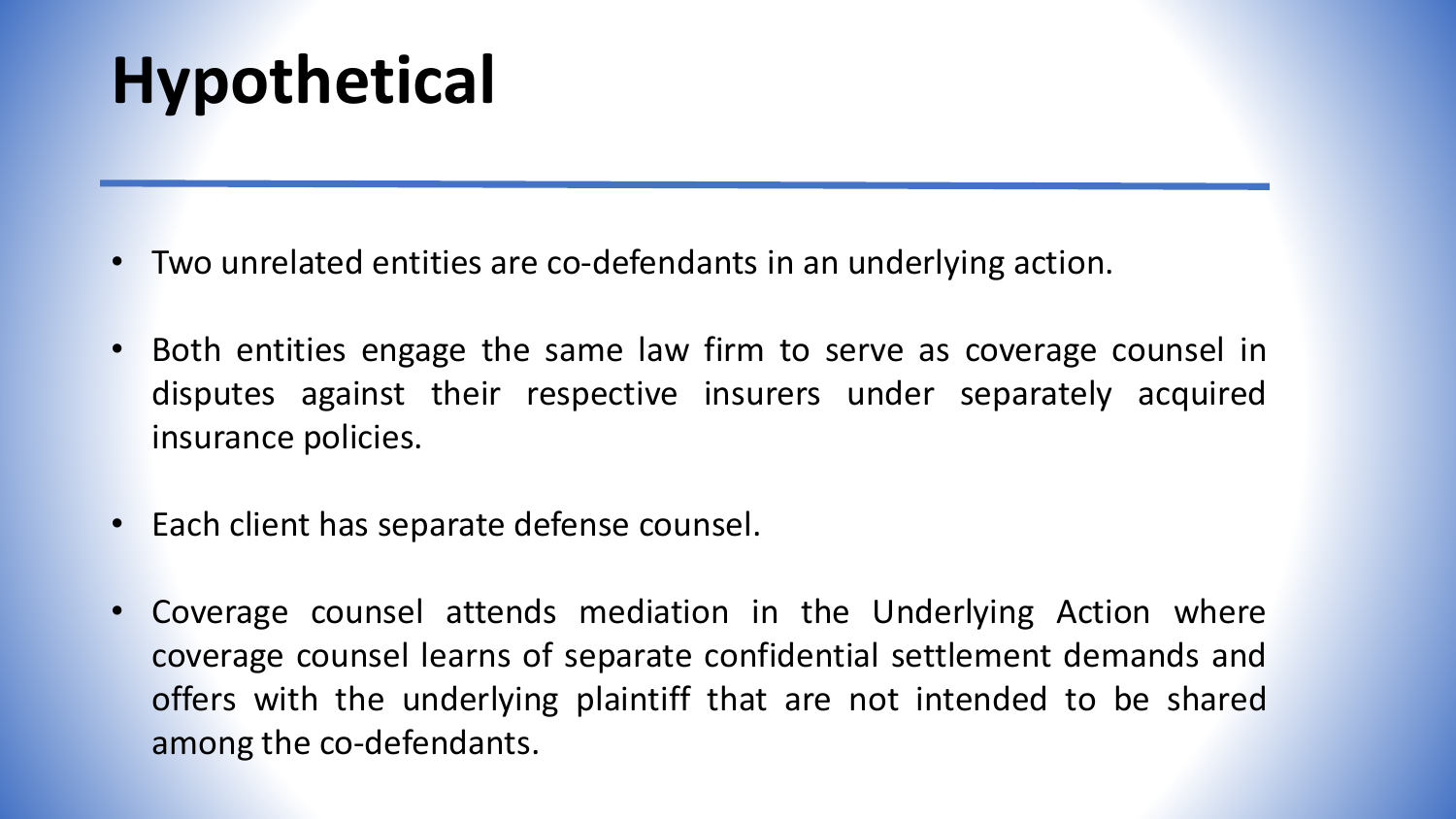### Successive Client Representations

- Tortfeasor A, B, C, D, and E all contribute to Victim's injury
- Victim sues all Tortfeasors
- Lawyer A represents Tortfeasor A in coverage litigation against ACME Insurance Co.
- Tortfeasor A's litigation with ACME settles during mediation
- Tortfeasor B seeks to hire Lawyer A for Tortfeasor B's lawsuit against ACME
- Is Lawyer A permitted to represent Tortfeasor B?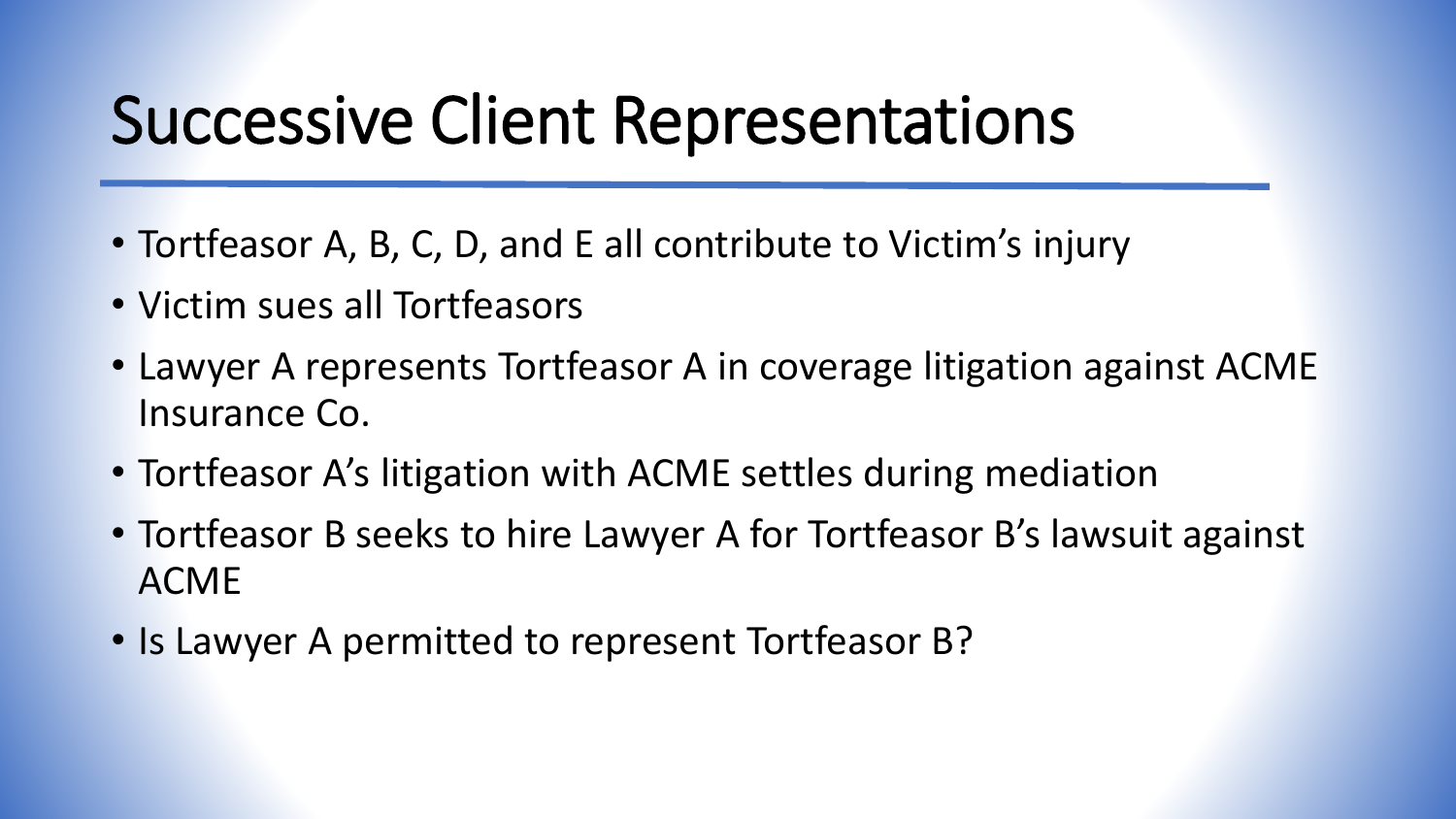# Questions?

- What if Tortfeasor A's settlement with ACME includes a coverage-inplace agreement?
- What if ACME objects to Lawyer A representing Tortfeasor B because Lawyer A knows how much ACME is willing to pay in settlement?
- What if Tortfeasor A objects to Lawyer A representing Tortfeasor B because Tortfeasor A now wants a better relationship with ACME?
- What can Lawyer A disclose or not disclose to Tortfeasor B about Lawyer A's representation of Tortfeasor A?
- About the mediation?
- About the settlement?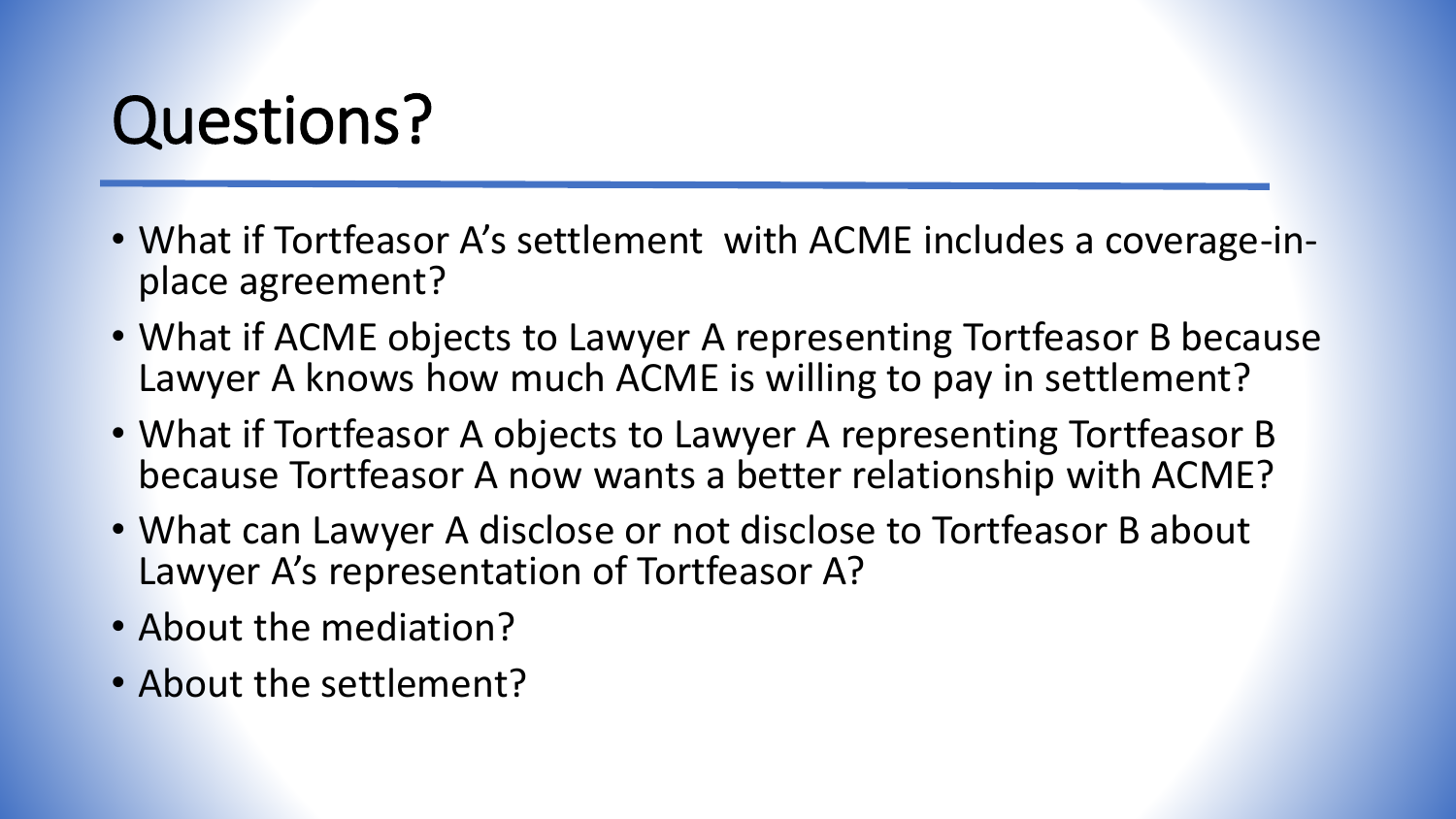#### Ethical Issues for Insurers with Multiple Insureds?

- Insurers often insure multiple defendants in multi-party cases
- Insurers often insure one defendant but also have potential Additional Insured coverage for other defendants
- There are typically coverage issues with respect to each insured and separate liability issues with respect to each insured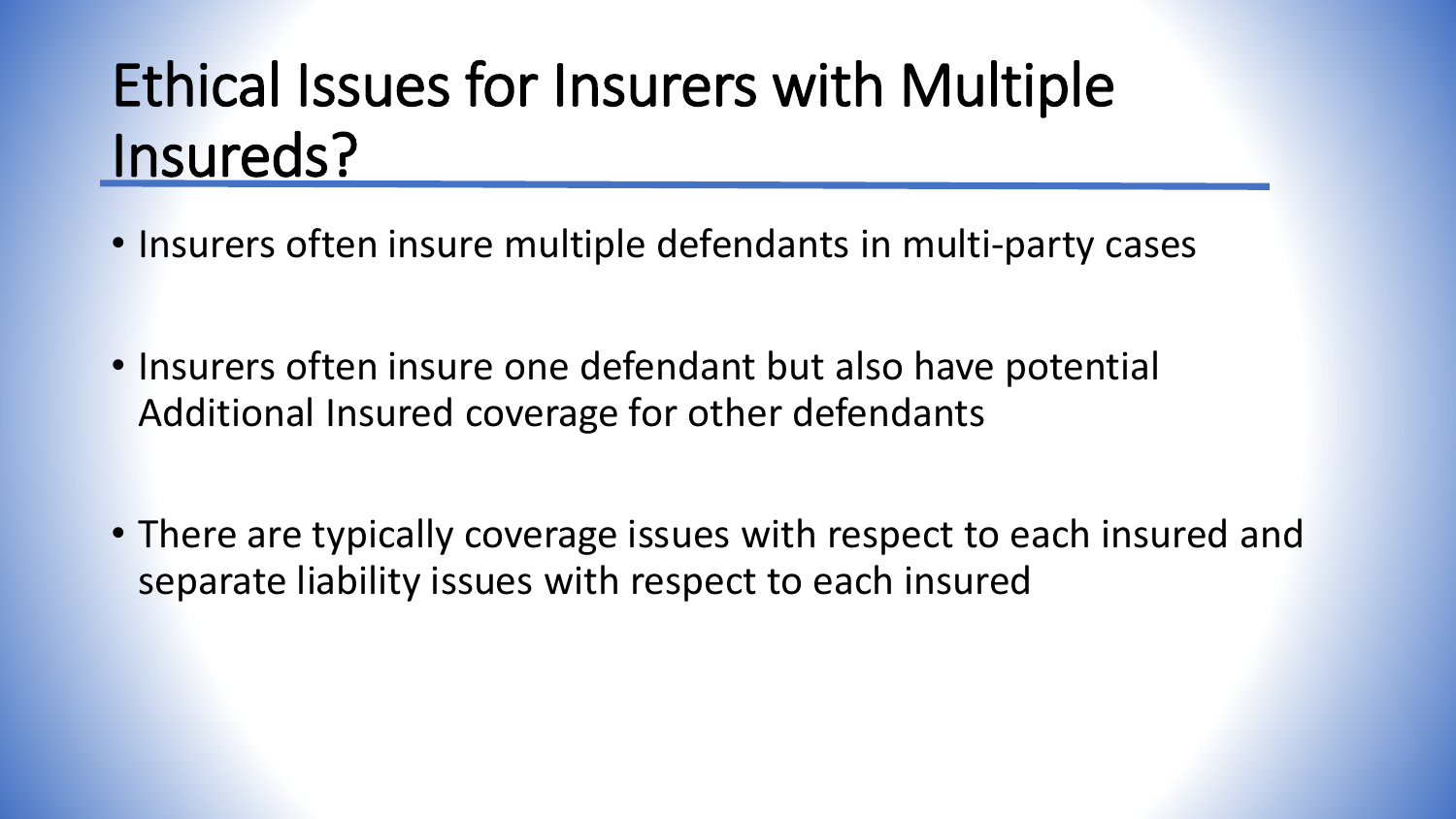# **Hypothetical**

- Solid Insurance provides primary insurance to General Contractor and Two Subcontractors, Plumbing and Electrical and they are all defendants in a construction defect lawsuit.
- Solid Insurance provided a defense under a reservation to General Contractor, Plumbing and Electrical.
- At mediation, Solid's coverage counsel is attending and addressing the coverage issues for all three insured defendants. All three have separate defense claim handlers from Solid attending as well.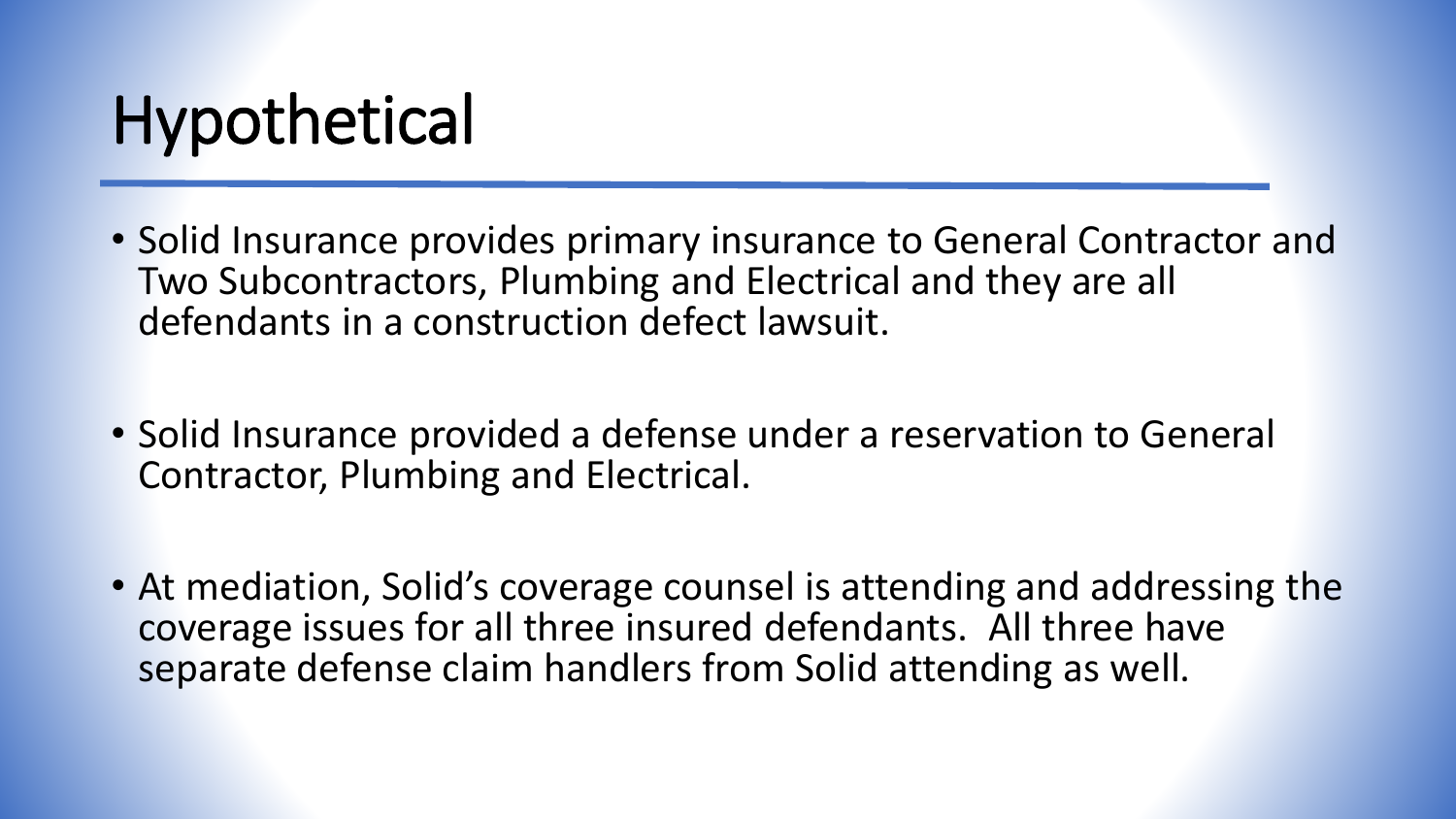- With respect to all three defendant insureds, Solid's coverage counsel participates in discussions among defense counsel, the defense handler from Solid and personal/corporate or coverage counsel for that insured related to settlement value and responding to settlement demands
- Solid's coverage counsel is therefore privy to the settlement demands and responses of each defendant insured, even though they each do not know what the other defendants are offering